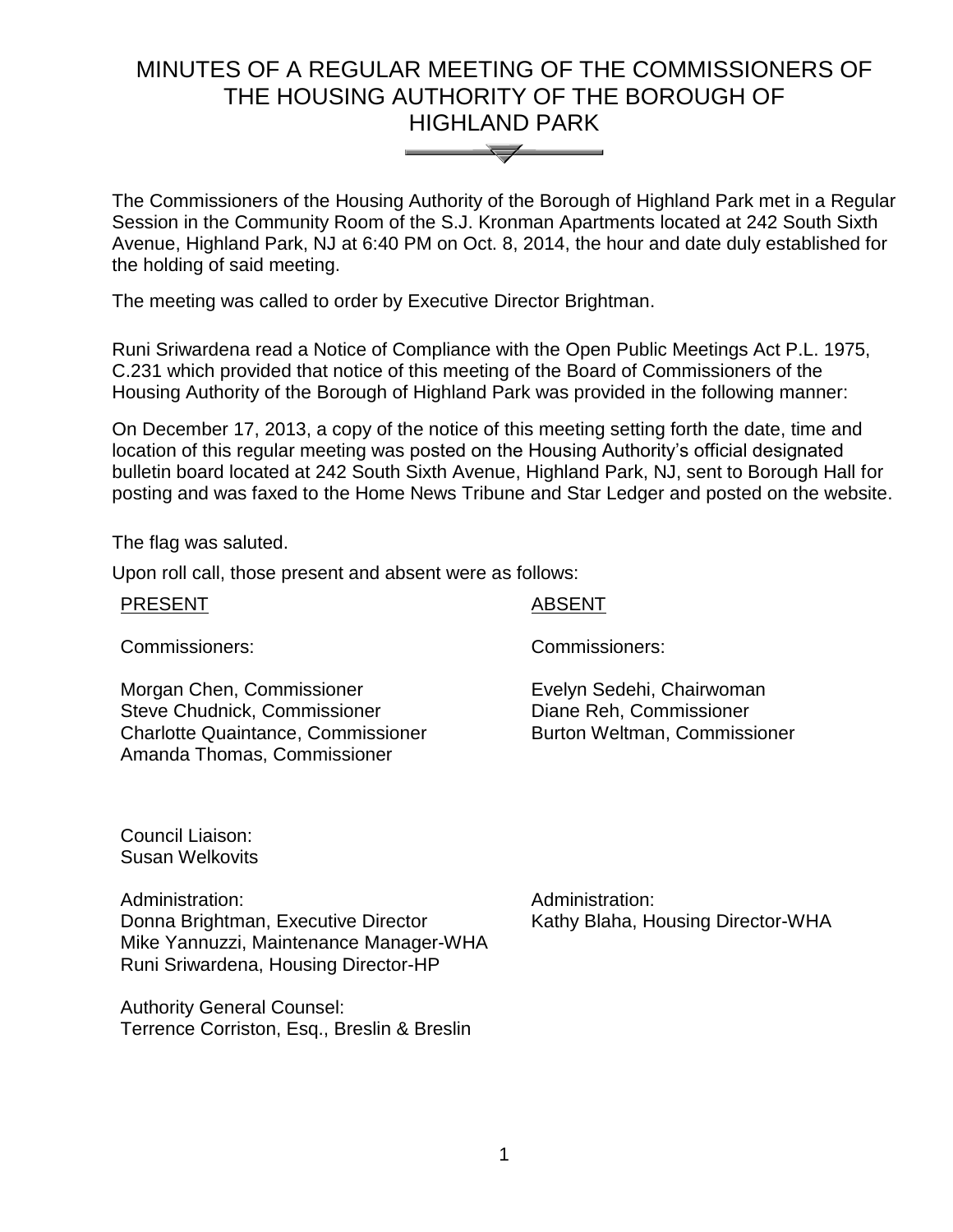# Minutes:

A motion to approve the minutes of the regular meeting held on Sept. 10, 2014 was made by Commissioner Chudnick and seconded by Commissioner Morgan.

# Discussion:

There was an error in the minutes that was brought up by Commissioner Chudnick. It should read that he abstained on the vote of the minutes of 9/10/14.

| ROLL CALL: |             |                    | Chen Chudnick Quaintance Reh Sedehi Thomas Weltman |  |  |
|------------|-------------|--------------------|----------------------------------------------------|--|--|
| AYES:      |             |                    | Chen Chudnick Quaintance Thomas                    |  |  |
| NAYS:      | <b>None</b> |                    |                                                    |  |  |
| Abstain:   | <b>None</b> |                    |                                                    |  |  |
| Absent:    |             | Reh Sedehi Weltman |                                                    |  |  |

The Chair thereupon declared said motion approved.

#### Public Comment:

Juan Ratliff, family housing, asked about the camera system at the family site.

Executive Director Brightman stated that 3 of the 5 are working – South Sixth, parking lot and court yard.

Commissioners Chudnick and Morgan asked about the other two.

Executive Director Brightman stated that they are very costly to repair.

Juan Ratliff continued to say that tenants' guests were hanging out in the parking lot.

M.P. asked Councilwoman Welkovits if she could get the smoking cessation class from Rutgers to come to the building. She also inquired about having someone come to the building to educate tenants on diabetes, general nutrition and how to care for pets.

Housing Manager Sriwardena stated that she will refer the matter to Kettley.

Councilwoman Welkovits stated that she will talk to the Board of Health about the above. She also noted that they have some of these things at the senior center.

M.P. stated that some people can't get out and they need to come to the building.

Dolores Van Lieu, 4H, asked if another handicap space could be created by the gazebo.

Maintenance Manager Yannuzzi stated that the space was too small to do that.

Communications - none

Reports:

# Executive Director Brightman's report:

Executive Director Brightman asked if there were any comments/questions.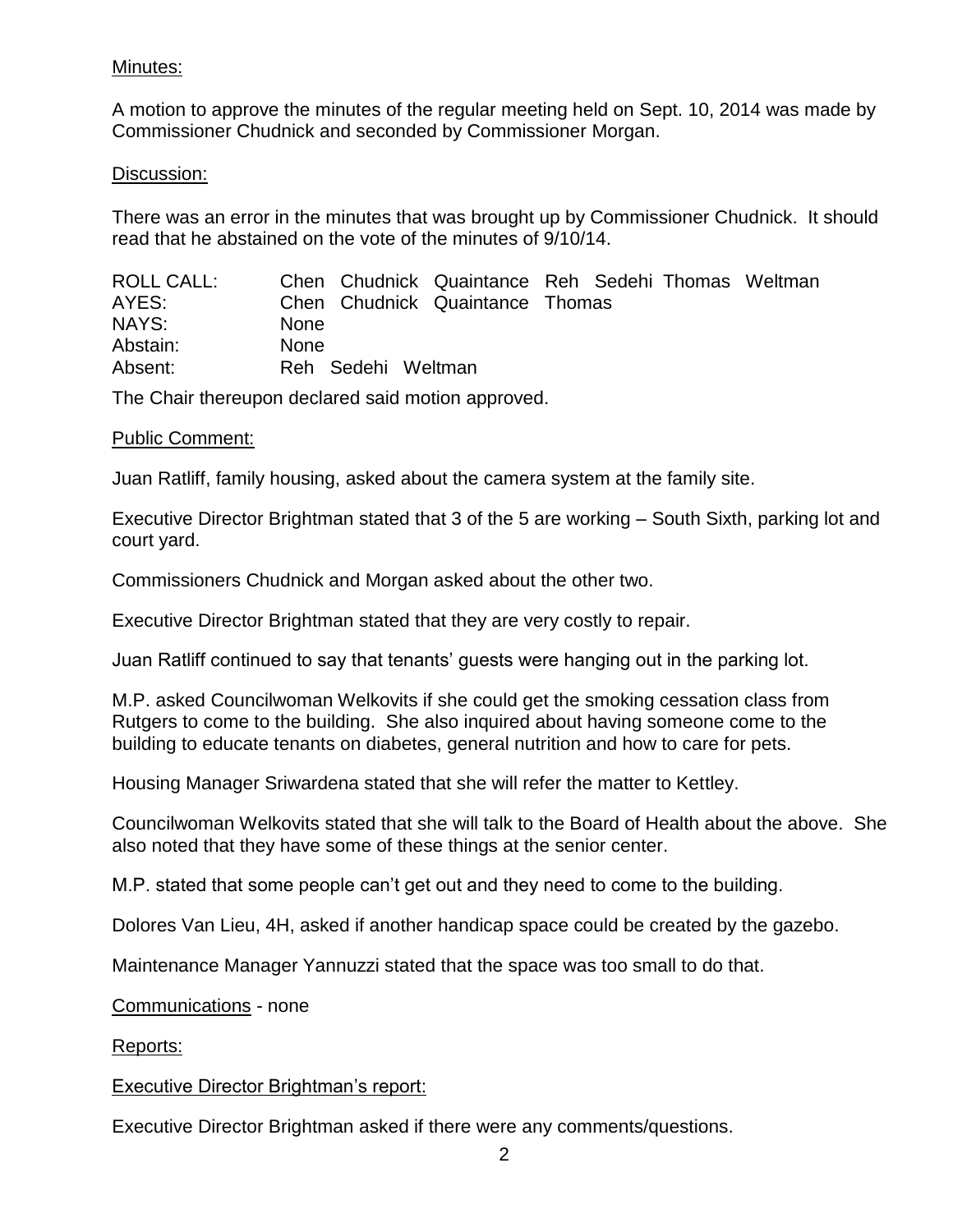Commissioner Thomas asked about the Section 8 briefing.

Housing Manager Sriwardena explained that 10 people at a time are called in and the program requirements are explained to them.

Commissioner Chen asked about the dumpsters.

Maintenance Manager Yannuzzi answered that 3 are on order – 2 for the family site and 1 more for the senior building.

#### Attorney's report:

Counsel Corriston reported that he went to court today with a failure to comply with a repayment agreement case. The tenant will pay the amount. He also stated that he worked with the Borough Attorney to update the housing authority ordinance.

Councilwoman Welkovits stated that the Borough should pass it at their next meeting.

#### Staff reports:

Commissioner Morgan stated that he really enjoyed the newsletter this month.

Committee reports - none

#### RESOLUTIONS

a) Reso #2014-31 – Annual Update of HCV Utility Allowance

Motion moved by Commissioner Chen and seconded by Commissioner Thomas to adopt Resolution #2014-31.

#### **Discussion**

Executive Director Brightman explained that this is a housekeeping reso that is done every year.

| <b>ROLL CALL:</b> | Chen Chudnick Quaintance Reh Sedehi Thomas Weltman |
|-------------------|----------------------------------------------------|
| AYES:             | Chen Chudnick Quaintance Thomas                    |
| NAYS:             | <b>None</b>                                        |
| Abstain:          | <b>None</b>                                        |
| Absent:           | Reh Sedehi Weltman                                 |

The Chair thereupon declared said motion approved.

b) Reso #2014-32 – Adopt Revisions to ACOP to Include the Lump Sum Award of VA Benefits in the List of Excluded Income

Motion moved by Commissioner Chen and seconded by Commissioner Chudnick to adopt Resolution #2014-32.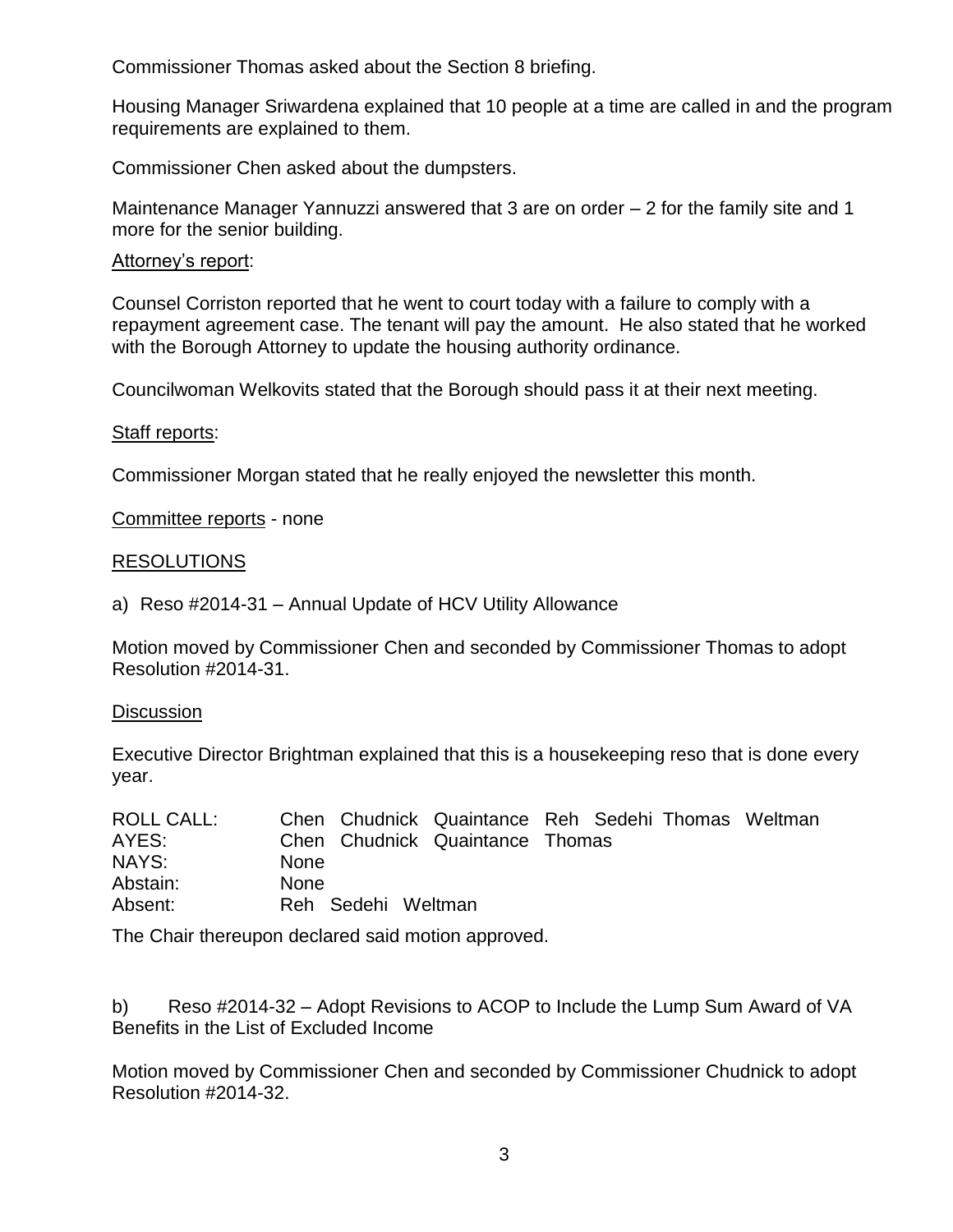# **Discussion**

Executive Director Brightman stated that this is a HUD rule change.

Commissioner Chen pointed out that the reso said WHA instead of HA.

Executive Director Brightman stated that it will be corrected.

| <b>ROLL CALL:</b> | Chen Chudnick Quaintance Reh Sedehi Thomas Weltman |  |  |
|-------------------|----------------------------------------------------|--|--|
| AYES:             | Chen Chudnick Quaintance Thomas                    |  |  |
| NAYS:             | <b>None</b>                                        |  |  |
| Abstain:          | <b>None</b>                                        |  |  |
| Absent:           | Reh Sedehi Weltman                                 |  |  |

The Chair thereupon declared said motion approved.

c) Reso #2014-33 – Adopting Monthly Bill List

Motion moved by Commissioner Chen and seconded by Commissioner Chudnick to adopt Resolution #2014-33.

# **Discussion**

Commissioner Thomas questioned the payment for Bill Snyder's training.

Executive Director Brightman stated it's required that staff obtain this certification within one year.

Commissioner Chudnick questioned the cost of landscaping.

Executive Director Brightman stated that she was obtaining quotes and would compare them with current costs for the BOC to decide a course of action.

Commissioner Chudnick questioned the sewer bill.

Executive Director Brightman stated it was for both sites.

| <b>ROLL CALL:</b> |             |                    | Chen Chudnick Quaintance Reh Sedehi Thomas Weltman |  |  |
|-------------------|-------------|--------------------|----------------------------------------------------|--|--|
| AYES:             |             |                    | Chen Chudnick Quaintance Thomas                    |  |  |
| NAYS:             | <b>None</b> |                    |                                                    |  |  |
| Abstain:          | <b>None</b> |                    |                                                    |  |  |
| Absent:           |             | Reh Sedehi Weltman |                                                    |  |  |

The Chair thereupon declared said motion approved.

d) Reso #2014-34 – Reso to Accept the Audit for FYE 3/31/14

Motion moved by Commissioner Chen and seconded by Commissioner Thomas to adopt Resolution #2014-34.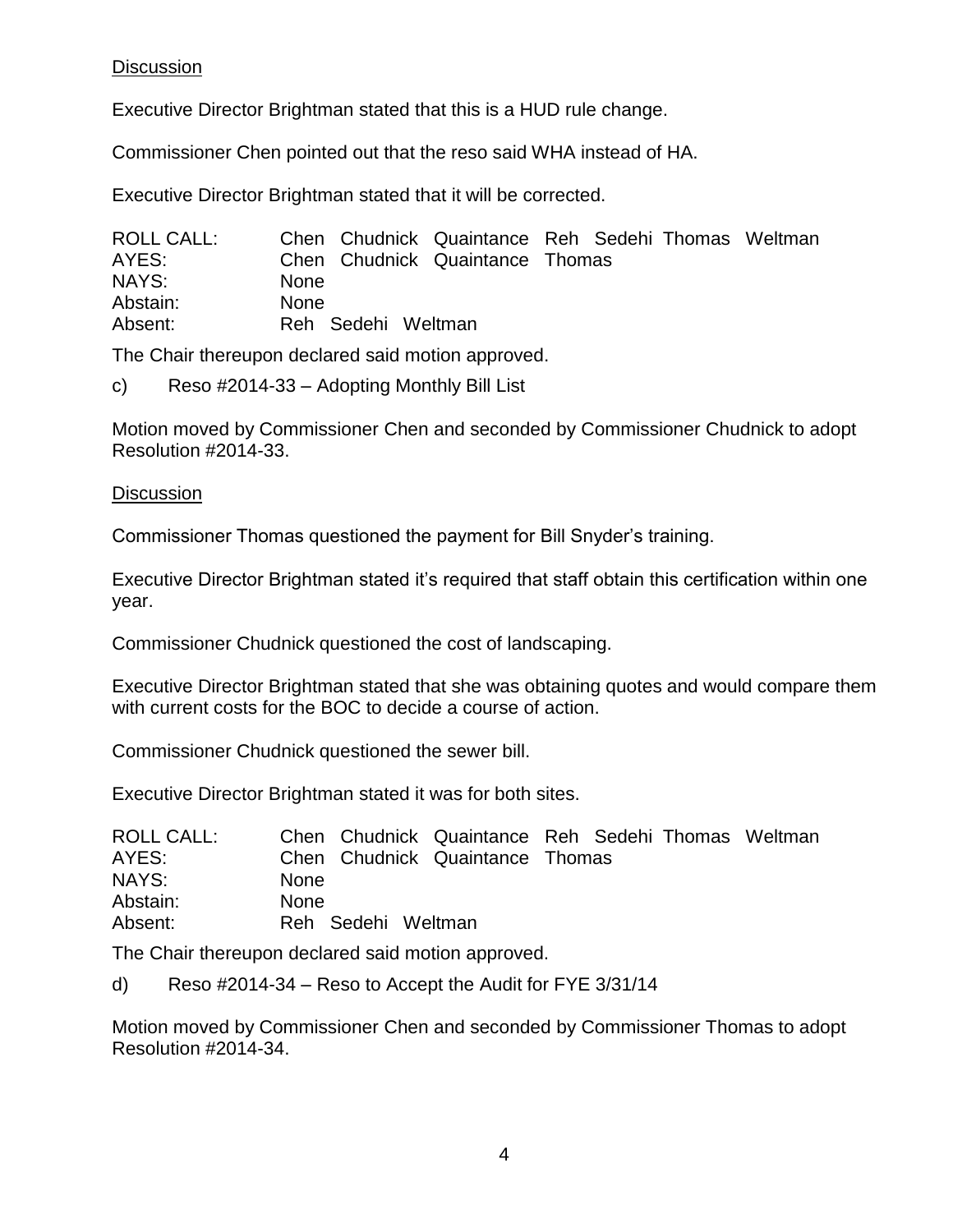# **Discussion**

Executive Director Brightman stated that there were no audit findings.

| ROLL CALL: |             |                    | Chen Chudnick Quaintance Reh Sedehi Thomas Weltman |  |  |
|------------|-------------|--------------------|----------------------------------------------------|--|--|
| AYES:      |             |                    | Chen Chudnick Quaintance Thomas                    |  |  |
| NAYS:      | <b>None</b> |                    |                                                    |  |  |
| Abstain:   | <b>None</b> |                    |                                                    |  |  |
| Absent:    |             | Reh Sedehi Weltman |                                                    |  |  |

The Chair thereupon declared said motion approved.

#### New Business – none

#### Second Public Comment

M.P. stated this is the best place she has ever lived in.

Dolores Van Lieu, 4H, asked if they could use the municipal lot to park in.

Executive Director Brightman stated that anyone can park in handicap spaces with the appropriate placard. She said she would not advise people to use the lot as they very well might get ticketed.

Councilwoman Welkovits stated that she sent Housing Manager Sriwardena a flyer on how to protect yourself from the various viruses going around. One must wash their hands for 20 seconds – hand sanitizers do not prevent viruses. She mentioned that an event was going to be held to educate people about service animals and that she will send Housing Manager Sriwardena the information.

Nancy Bernstein, 5R, said she was still having an issue with her neighbor.

Executive Director Brightman asked that she speak to Housing Manager Sriwardena about this matter.

Tom Nolan, 3N, asked about the upcoming Veteran's program.

Ms. Sriwardena said he will receive an invitation as well as the Board members and that the event will take place on November  $6<sup>th</sup>$ .

Executive Director Brightman stated that Housing Manager Sriwardena does an outstanding Veterans' celebration.

Mr. Ratliff asked if he could attend and Ms. Sriwardena answered, yes.